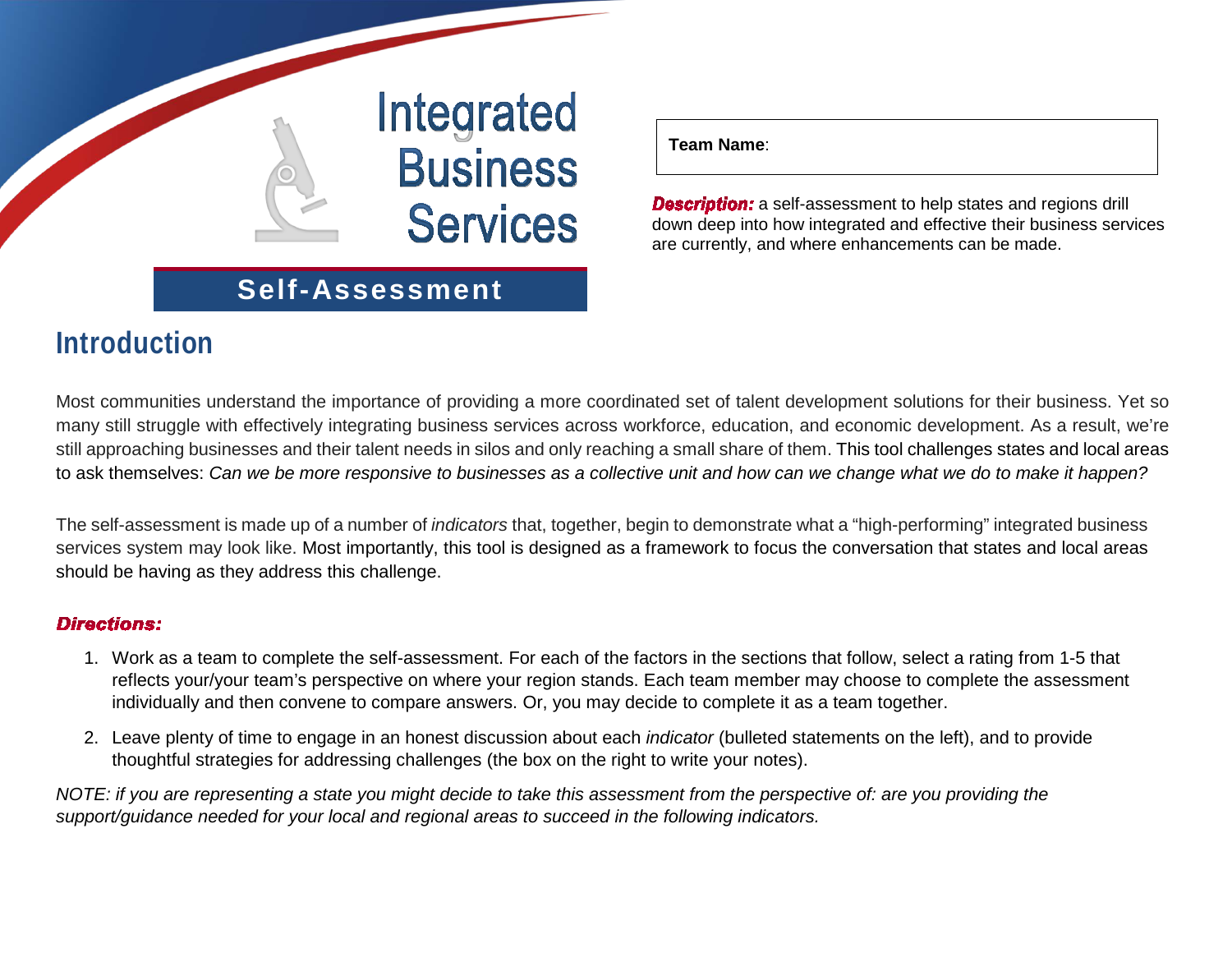

- 1. A state/regional vision exists for coordinated and aligned business engagement/services
- 2. The vision is inclusive of all partners that play a role the regional talent pipeline from economic development, education, and workforce development This includes core and key system partners from vocational rehabilitation and adult education to veteran's services and TANF.
- 3. The notion of shared business client ownership and accountability is institutionalized across agencies/programs. Key to this: partners buy into the notion that working collectively expands the breadth services offered to business which is a positive for all

| ◆ Where/How could this be strengthened? | $\overline{\textcircled{\textsf{5}}}$<br>$\left(3\right)$<br>$\left( 4\right)$<br>$\mathbbm{1}$<br>$\overline{2}$ |         |
|-----------------------------------------|-------------------------------------------------------------------------------------------------------------------|---------|
| <b>↓ EXPLAIN HERE:</b>                  | A <i>RATE</i> :                                                                                                   |         |
|                                         |                                                                                                                   | in      |
|                                         |                                                                                                                   | it.     |
|                                         |                                                                                                                   |         |
|                                         |                                                                                                                   |         |
|                                         |                                                                                                                   |         |
|                                         |                                                                                                                   | e<br>of |
|                                         |                                                                                                                   | II      |
|                                         |                                                                                                                   |         |
|                                         |                                                                                                                   |         |
|                                         |                                                                                                                   |         |
|                                         |                                                                                                                   |         |
|                                         |                                                                                                                   |         |
|                                         |                                                                                                                   |         |
|                                         |                                                                                                                   |         |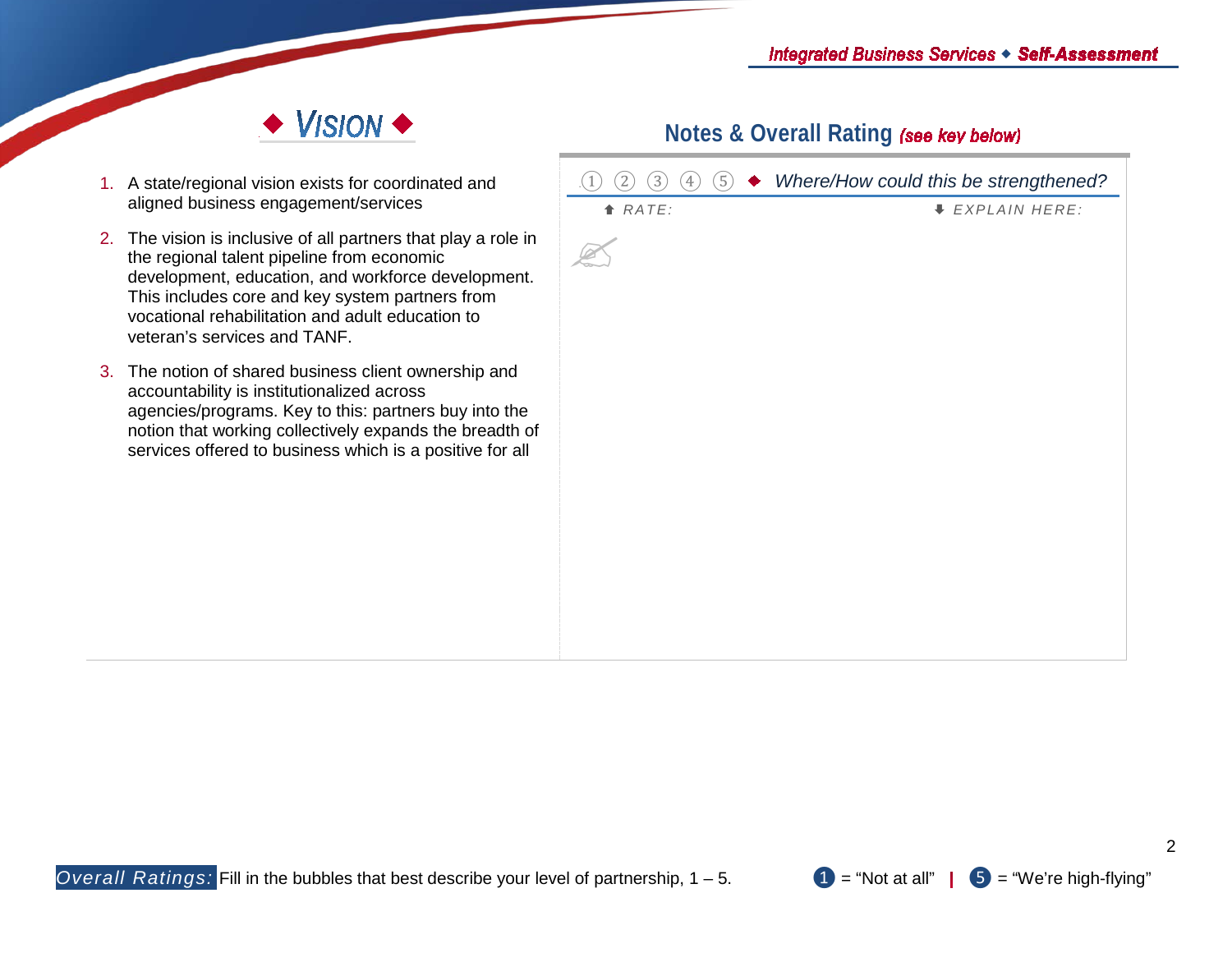## $\rightarrow$  DEMAND PLANNING  $\rightarrow$

- 1. We have access to quality regionalized labor market information (LMI)
- 2. All of our key business reps have a clear understand of the region's overall business and economic climat including key industries, business lifecycles, workfor trends and needs
- 3. Partners use *shared* LMI data as they approach and work with business—there is consensus among partners on key target industries, critical occupations etc.
- 4. Business intelligence—or tracking business engagement activity—is managed across key partners through a Customer Relationship Management (or related) system. Partners have access to this information and know how to use it (including understanding confidentiality responsibilities)
- 5. Business outreach representatives (across partners) share intelligence and coordinate and strategize follo up. May include an organized business services tea comprised of knowledgeable partners with ability to connect businesses to a full range of partner service

| ,t                     | $\circled{5}$<br>$\left(3\right)$<br>$\left( 4\right)$<br>$\overline{2}$<br>$\,1$ | ◆ Where/How could this be strengthened? |
|------------------------|-----------------------------------------------------------------------------------|-----------------------------------------|
|                        | RATE:                                                                             | <i>EXPLAIN HERE:</i>                    |
| ding<br>ıte,<br>rce    |                                                                                   |                                         |
| þ                      |                                                                                   |                                         |
| ıS,                    |                                                                                   |                                         |
| ers                    |                                                                                   |                                         |
| ;)<br>low-<br>ım<br>es |                                                                                   |                                         |
|                        |                                                                                   |                                         |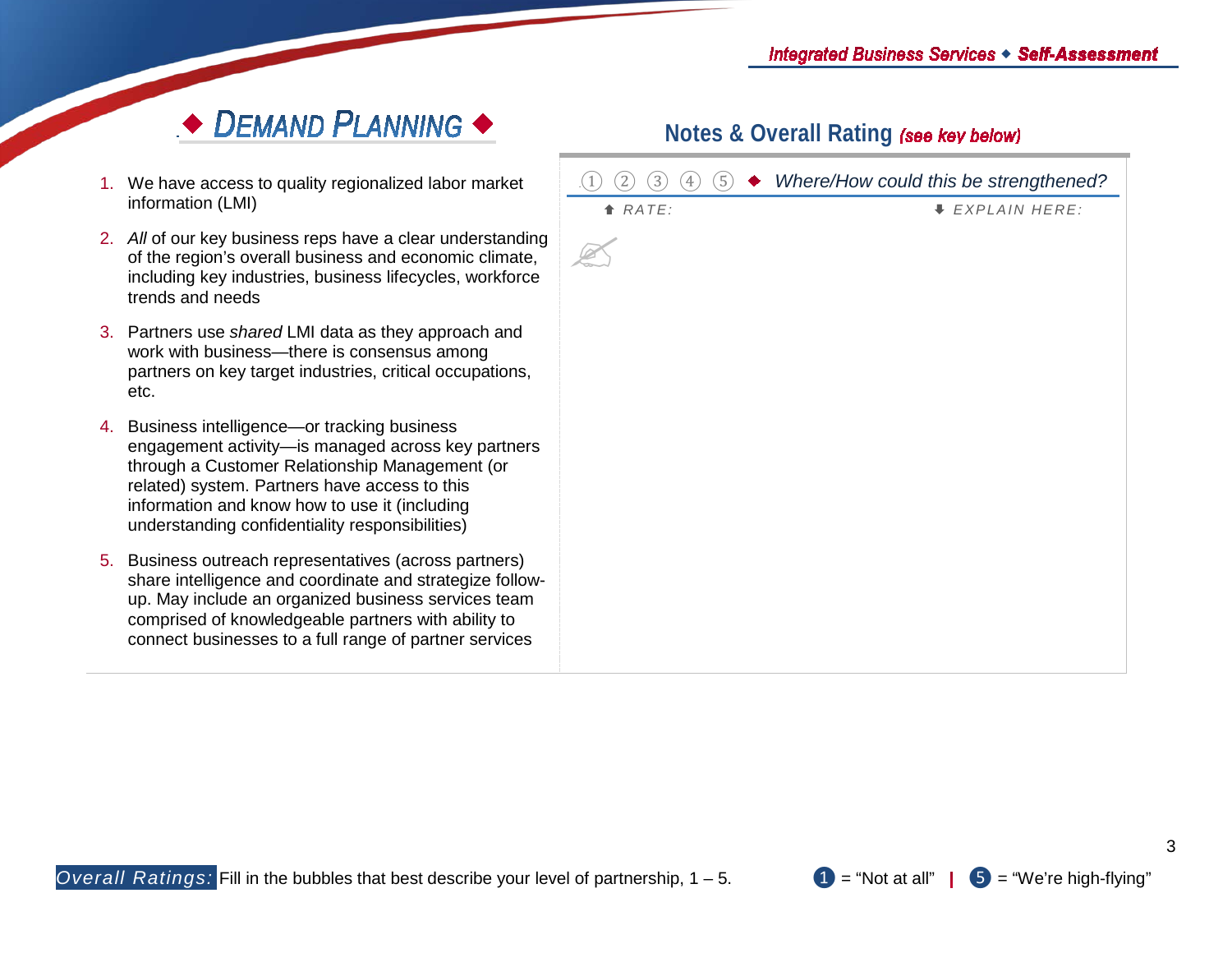# ← ENGAGING WITH BUSINESSES & DELIVERING SOLUTIONS <

- 1. Roles and responsibilities, as it relates to business engagement and follow up, are understood and embraced by all partners. Coordination planning across partners occurs regularly.
- 2. Our business outreach reps have the skills in building meaningful partnerships with businesses, both individually and in the context of multi-business industry partnerships. Includes ability to work with businesses to effectively validate and dig deep on talent needs
- 3. Outreach representatives are adept at collecting key business needs/information when meeting with business, maximizing their contact and providing partners with referrals for the sake of all-encompassing solutions. Because we do this, it minimizes touchpoints with business limiting their "visit fatigue"
- 4. We have an understanding, from working with key businesses, the natural progression/mobility of workers in all targeted industries/occupations (i.e. career ladders/lattices)
- 5. We have trust with businesses and key target industries and an understanding of how to leverage resources—to build innovative business-focused programs/services including: work-based learning, apprenticeships, and other recruitment, hiring, training, and transition services.
- 6. Our coordinated business services represent "the whole" when in front of business. Follow up regularly includes bringing in the partner/resources to address the solution.

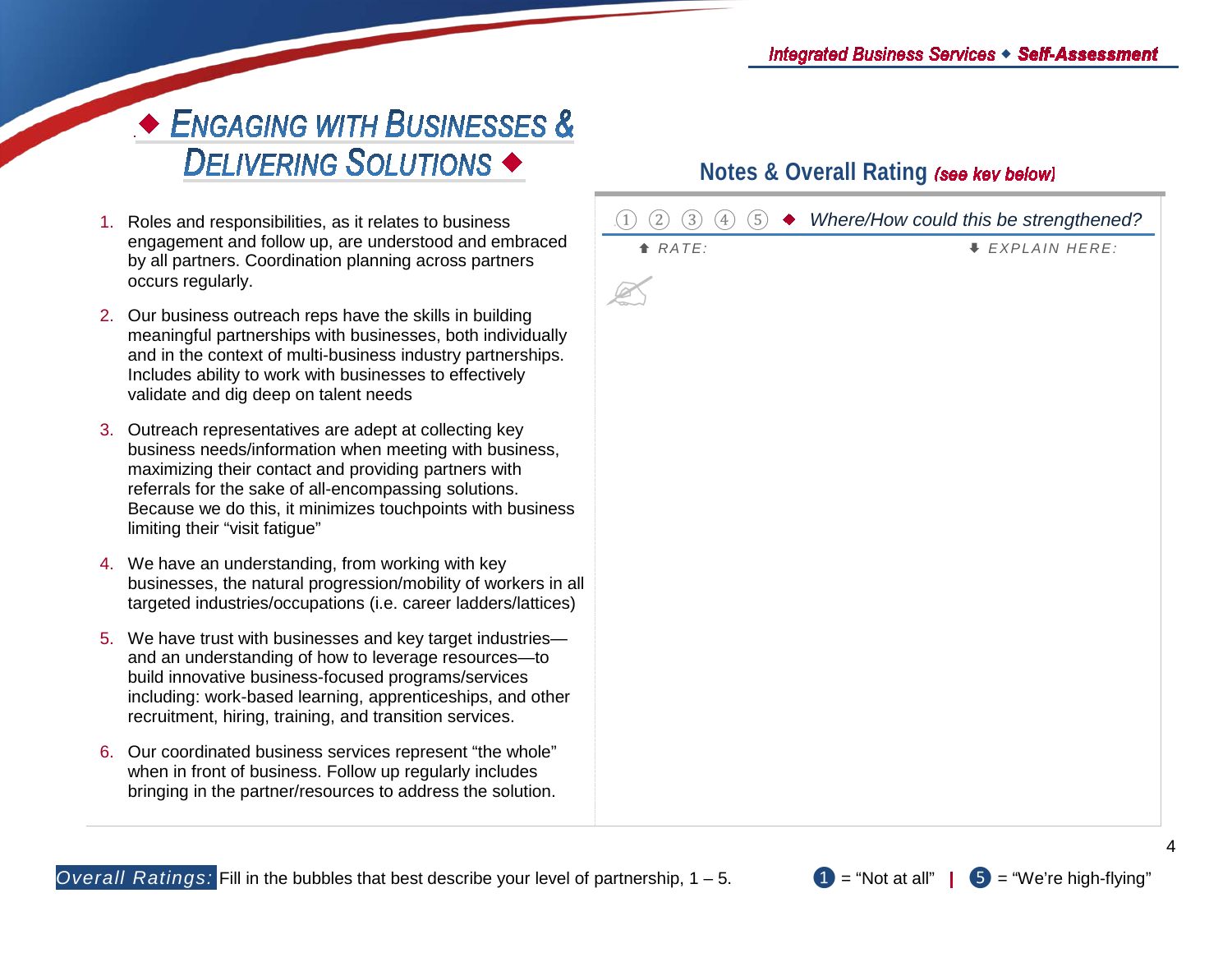# ◆ OUTREACH & COMMUNICATION <

- 1. There is an adopted shared message for communicating to the business community the vision and strengths of the state's/region's integrated business services system
- 2. Services being presented to businesses—from across partners—are not siloed or menu-driven, but focus on delivering solutions to expressed business needs
- 3. Messaging centers around concepts important to businesses including how these services will impact profitability and productivity
- 4. There is a consolidated brand and it is embraced by all partners serving businesses

| (5)<br>$[3]$<br>$\left(4\right)$<br>2 | ◆ Where/How could this be strengthened? |
|---------------------------------------|-----------------------------------------|
| $A$ RATE:                             | <b>↓ EXPLAIN HERE:</b>                  |
|                                       |                                         |
|                                       |                                         |
|                                       |                                         |
|                                       |                                         |
|                                       |                                         |
|                                       |                                         |
|                                       |                                         |
|                                       |                                         |